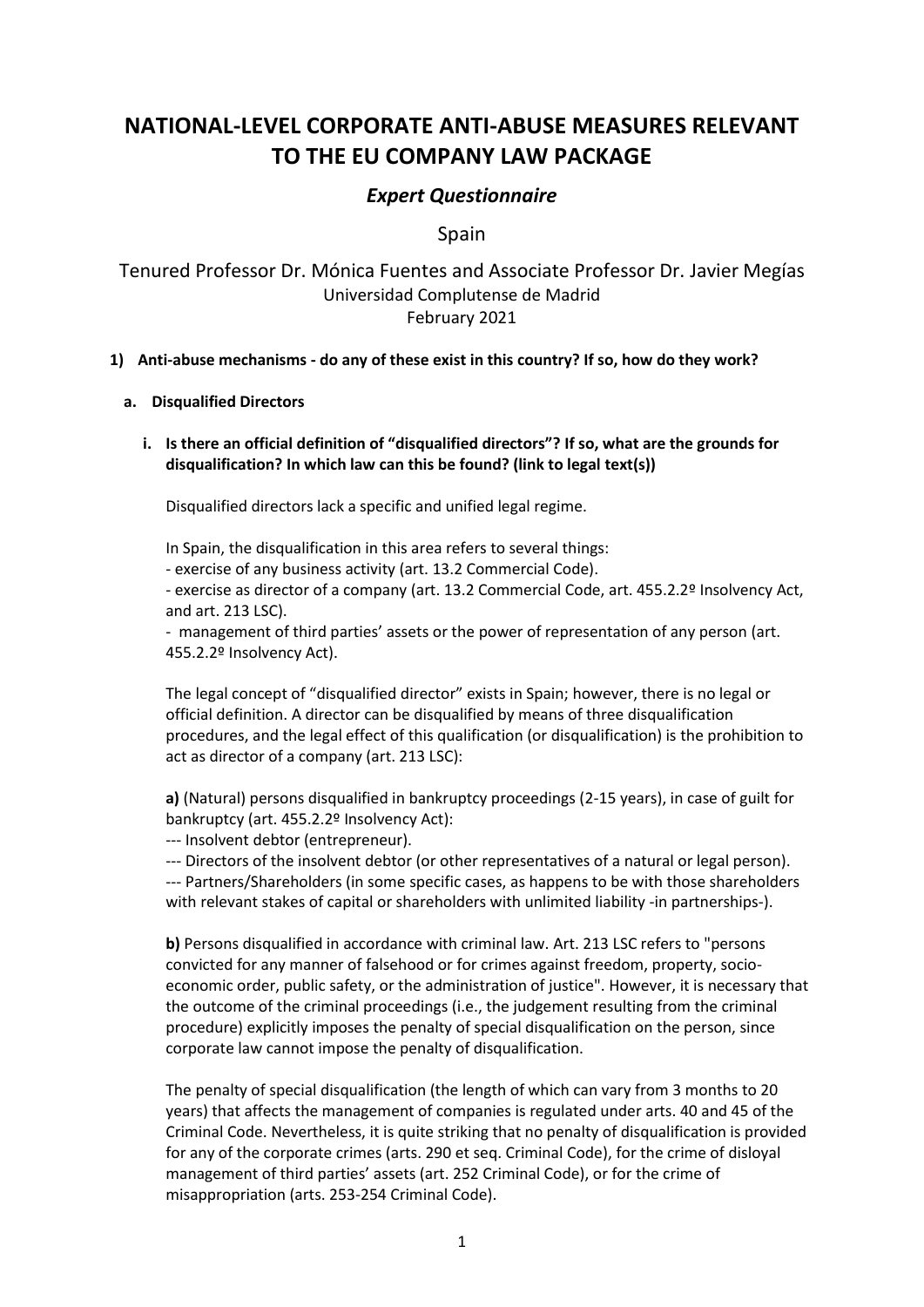**c)** Persons disqualified (up to 10 years) for serious offenses under the legislation on money laundering (art. 56 of Act 10/2010, of April 28, on the prevention of money laundering and the financing of terrorism).

Besides the "disqualification" as such, under Spanish company law there are some legal provisions that ban/prohibit the possibility to act as a company's director under a number of other grounds that have nothing to do with any previous felony, crime of improper conduct, but rather under grounds of - some sort of - assumption of some conflict of interest or lack of capacity due to that person's condition or professional position (minors, judges, members of the government and other relevant public servants, etc. , see art. 213 LSC).

We assume this is something - so to say - "common" under other European laws. Since those are not cases of "disqualification" as such (in Spanish: *inhabilitado*), but cases of "incapacity" of "incompatibility" we do not address them. Cases of incapacity (that makes ineligible a person to be appointed as director) are public at the Civil Registry, but since they are not "disqualified" in a proper sense, we will not refer to the Civil Registry hereunder.

#### **ii. Is there an official list of (current) disqualified directors? If so, where is it? (name and link)**

There is no official list, registry or database of disqualified directors, centralized and organized, public and accessible. Data on ineligible administrators are scattered among the Central Registry of Convicts (for disqualifications coming from a criminal offence), the Insolvency Public Registry (being the information of this latter published at the Commercial Registry as well). This hinders the easy search for disqualification regarding any person. Currently, if any person needs to check out whether a person is disqualified, they have to search for that information in those three registries.

Disqualification due to insolvency law is public, as it must be registered in both the Commercial Registry and the Insolvency Public Registry (art. 457 Insolvency Act and art. 326 Regulation on the Commercial Registry, "RRM"). Therefore, it is possible to search for the information regarding a person or company easily (only in those cases of disqualification from insolvency law, i.e., coming from a judgement issued within the insolvency proceeding).

Apart from this, the Association of Registrars manages the Centralized Index of Disqualified Persons, an internal list of disqualified directors as a result of a guilt for bankruptcy, as it is provided by art. 61 bis RRM.

#### **iii. Who has access to this list?**

The Insolvency Public Registry is publicly accessible (articles 560.1 and 564 Insolvency Act). The information can be consulted online: [https://www.publicidadconcursal.es/concursal](https://www.publicidadconcursal.es/concursal-web/afectado/buscar)[web/afectado/buscar.](https://www.publicidadconcursal.es/concursal-web/afectado/buscar)

But the data on the Central Registry of Convicts (since it includes those persons disqualified by a criminal offence) is only available for the concerned person (i.e., the disqualified director in the case of this study) apart from judges and prosecutors, as well as police authorities with prior judicial authorization (arts. 5 and 6 of Royal Decree 95/2009, of February 6, which regulates the Administrative records system to support the Justice Administration). The only way for a company to know if a person is not disqualified by criminal grounds is to ask him/her for a certificate for this Central Registry of Convicts.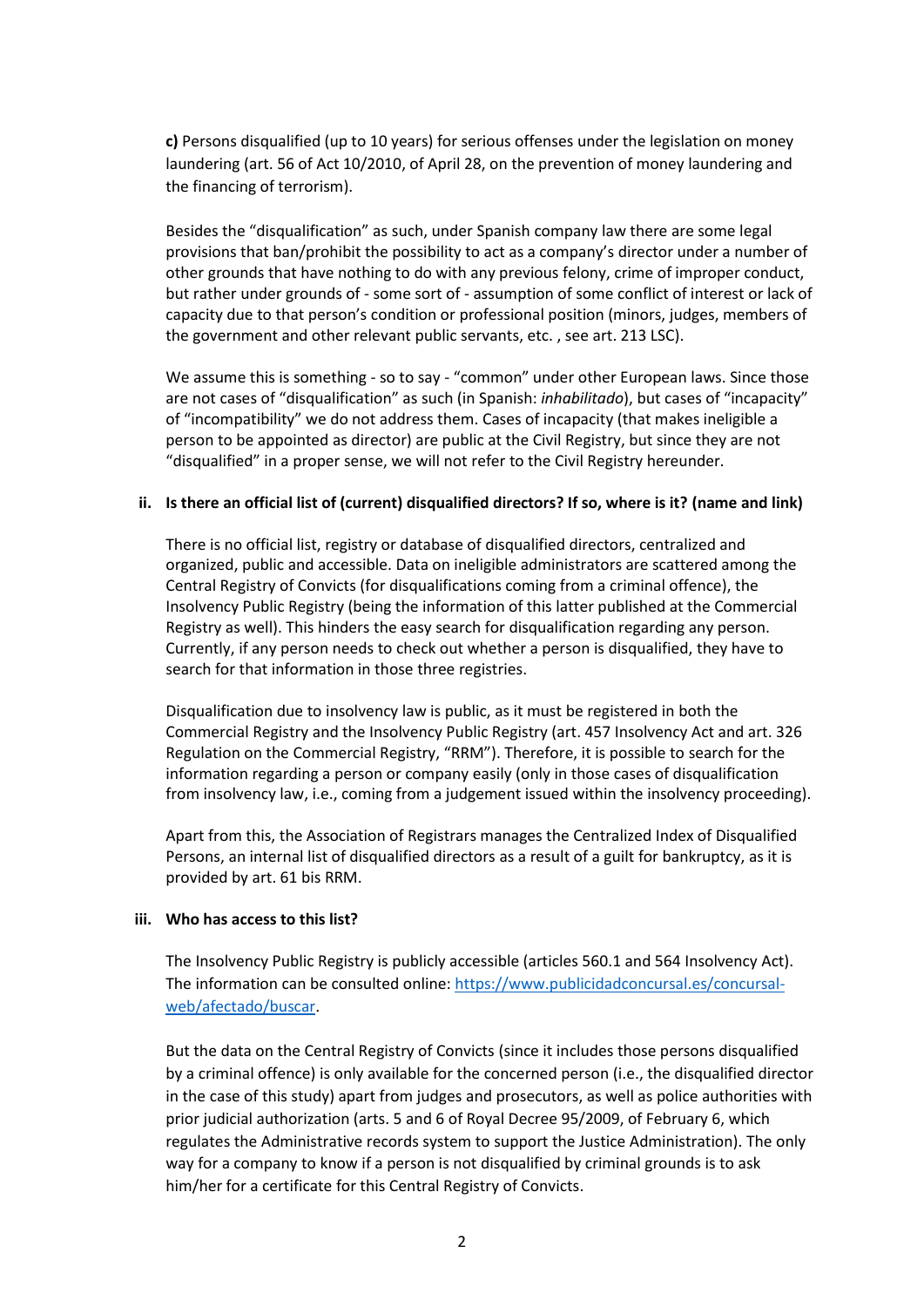As for the unofficial list of the Association of Registrars (Centralized Index of Disqualified Persons), only registrars can have access (however, this index or unofficial list refers to disqualified directors by means of a judgment within an insolvency proceeding).

#### **b. Beneficial Owners**

#### **i. Where is the database of beneficial owners and which organization maintains it (link)**

As we will mention below, the Council of Notaries has a database (BDTR), and the Association of Registrars has also a different database (RETIR: https://sede.registradores.org/retir/). Neither are publicly accessible.

## **ii. Are there any checks on the authenticity of beneficial owners or does the organisation depend on a "statutory declaration" or "affidavit" from the company directors?**

As we will see in 3.c), both notaries and registrars have their own tool related to the beneficial owners.

#### **\*** Council of Notaries - BDTR**:**

The Centralized Body for the Prevention of Money Laundering (OCP) of the General Council of Notaries created in 2012 a Database of Beneficial Owner of companies (BDTR), which has been in operation since May 2014. All the information comes from the Unique Electronic Notarial Index, which collects data from notarial deeds and other legal acts or transactions carried out before a notary in Spain that may affect the beneficial ownership of companies. These legal acts or transactions refer to not only incorporation of companies but other legal acts that are not registered at the Commercial Registry such as the transfer of shares / participations, etc. This Unique Electronic Notarial Index is the second most important database in Spain (after that of the Tax Administration).

Notaries verify (and contrast) the identity of the founders of companies and any other persons granting a deed through the beneficial ownership database. This verification is carried out by a notary (exercising public control functions) directly and immediately (personal interaction with the grantors of the deed) and it is reflected in a notarial public document. The beneficial owner database distinguishes between "proved ownership" and "declared ownership". Proved ownership occurs when the title of ownership of the database comes directly from a notarial deed of a Spanish notary, that is, the information about the real owner results from the communication made by a notary who has intervened in the deed of company incorporation, capital increase or reduction or transfer of shares / participations. Declared ownership comes from the statement delivered by the representative in a previous action before a notary.

#### \* Association of Registrars - RETIR:

In 2018 the Association of Registrars created a Registry of Beneficial Owners (RETIR). The information comes from the forms on beneficial ownership that must be filled out (by the legal representatives of the company) when depositing the annual accounts in the Commercial Registry.

#### **iii. Updating of lists/databases**

\* Council of Notaries - BDTR: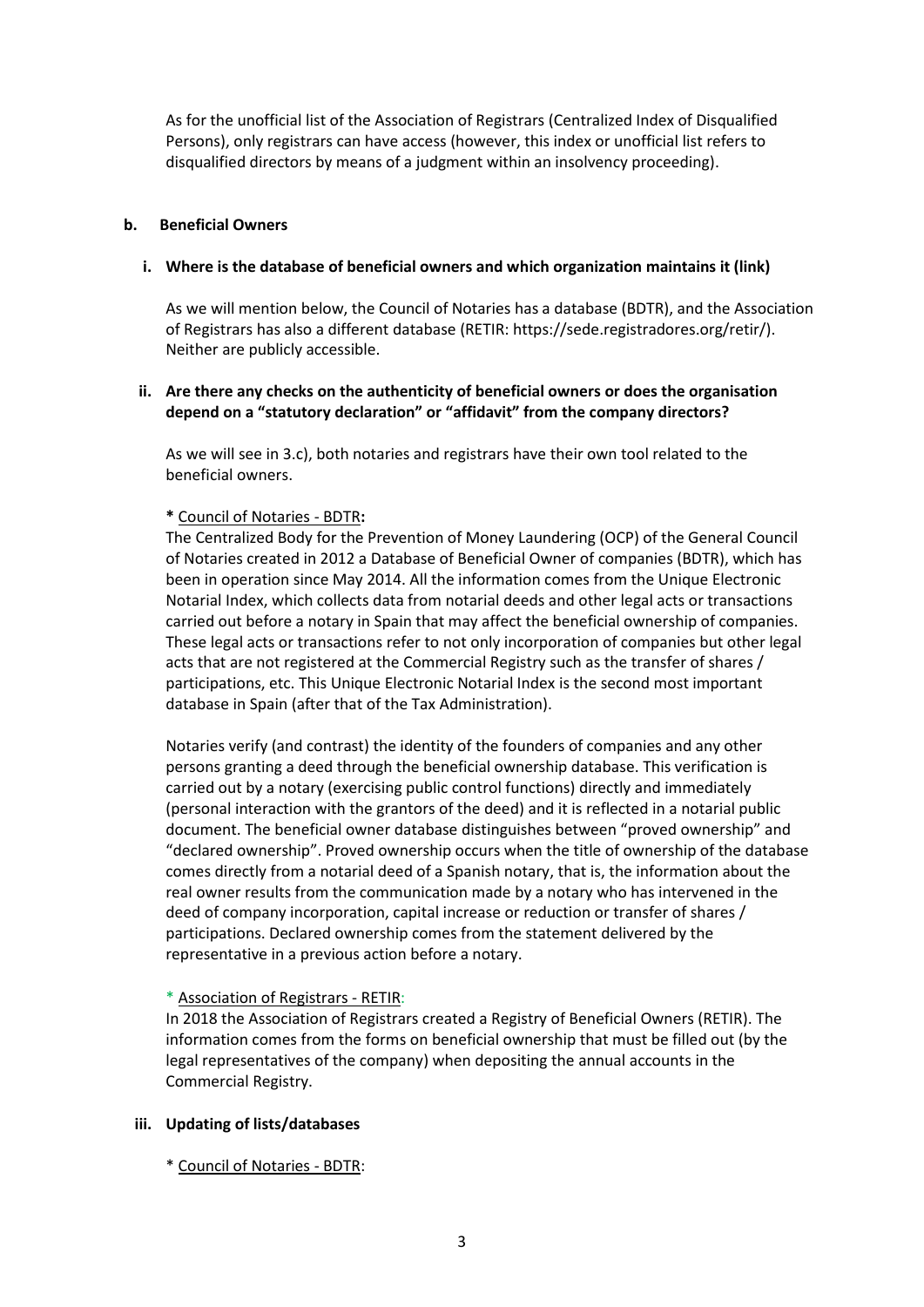The BDTR has identified the beneficial owner of more than 2.3 million legal persons, including companies and associations, foundations and political parties. That is around 80% of commercial companies and other types of non-corporate legal persons:

- more than 2 million private companies,
- about 126,000 joint-stock companies,
- and 210,000 associations, foundations, political parties or unions.

Notaries submit the information in this regard every 15 days. There is a double source of update. On the one hand, notaries send to the General Council of Notaries the information contained in all those deeds by which a legal person is formed, modified or extinguished, as well as directors' removal and appointment or transfer of shares ("proved beneficial ownership"). On the other hand, notaries send the information contained in the notarial deeds declaring beneficial ownership when it does not match the information that appears in the Database of Beneficial Owner, in order to complete, update or correct that information ("manifested beneficial ownership").

In practice, the notary checks the Real Owner Database (BDTR) and shows the information to the representative of the legal entity, who has to confirm whether that information is accurate or not. The notary writes in the affirmative or negative answer in the public deed. Should the information not match the notary would ask the representative to correct or update it in a separate document known as "deed of beneficial ownership". After that, the notary communicates the new data to the General Council of Notaries through the Unique Electronic Notarial Index. In this way, the database is permanently updated.

#### \* Association of Registrars - RETIR:

The RETIR updates its database with the annual deposit of accounts. It is also possible to update the information at a different time, but in that case the initiative belongs to the company.

## **iv. Who has access to the beneficial ownership database? Does the general public have unrestricted access, restricted access or no access?**

In Spain there is still no rule indicating who can access the database's information on beneficial ownership. The two entities in charge of these databases (Council of Notaries and Association of Registrars) have signed collaboration agreements with different authorities.

#### \* Council of Notaries - BDTR:

The information available is accessible to notaries, and to authorities responsible for the fight against money laundering and tax fraud, such as the Executive Service of the Committee for the Prevention of Money Laundering and Monetary Offences (SEPBLAC); the judicial, fiscal and administrative authorities competent in the prevention of money laundering.

The BDTR is also available to other subjects provided for in Act  $10/2010$ ,  $28<sup>th</sup>$  April, on prevention of money laundering, in case they have signed an agreement with the General Council of Notaries. The General Council of Notaries has signed several framework agreements with different business and professional associations, including the most important in the financial and insurance sectors, such as the Spanish Banking Association, the Spanish Confederation of Savings Banks, the National Union of Credit Cooperatives, the Spanish Union of Insurance and Reinsurance Entities, and the Association of Collective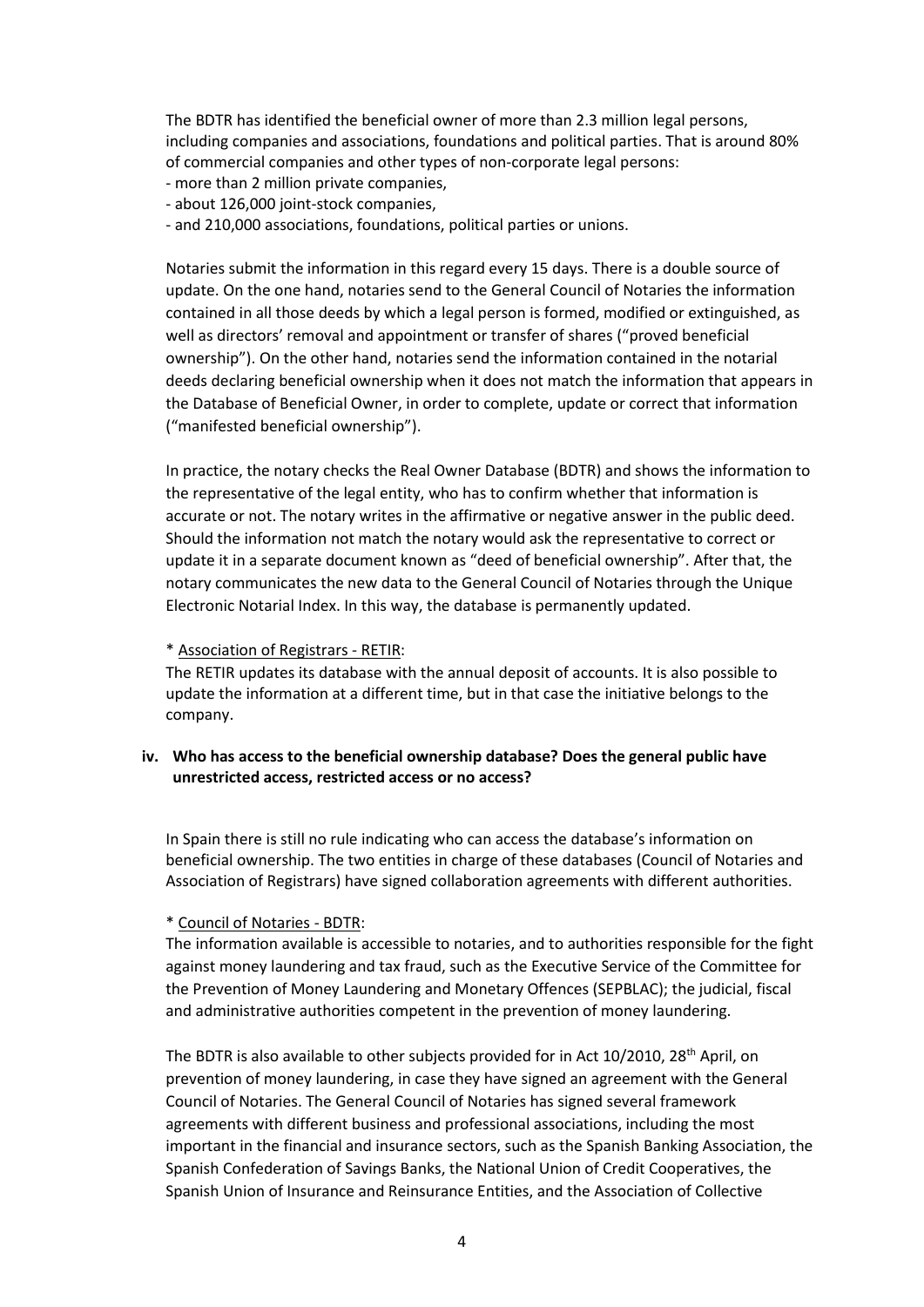Investment Institutions and Pension Funds. These framework agreements establish the terms and conditions for the use by these entities' associates of the BDTR in order to comply with their legal obligations to identify the beneficial owner in the prevention of money laundering. On the grounds of these framework agreements, the General Council of Notaries has also signed special agreements with the majority of the Banks and the main companies in these sectors.

The European Anti-Fraud Office (OLAF), of the European Commission, can also request information.

Since its creation, these subjects have submitted more than 3.5 million queries for information on beneficial owners.

#### \* Association of Registrars - RETIR:

Access to the RETIR is restricted to those required by law to collaborate in the prevention of money laundering or the financing of terrorism. Access to RETIR requires a Collaboration Agreement with the Association of Registrars. The Association of Registrars has signed several agreements with the Court of Accounts, the Prosecutor's Office, police forces, the Bank of Spain, the National Securities Market Commission, the General Council of the Judiciary and other official bodies involved in the fight against money laundering.

The restriction is that all the information held by RETIR requires a "legitimate interest" on the part of the applicant to be provided, whilst the Commercial Registry is public, and the information can be obtained without any requirement (art. 23 Commercial Code).

## **c. Electronic identity (E-ID) scheme - is there a scheme registered with the European Commission, and if so, what eIDAS level of assurance does it have?**

The Spanish ID card (DNIe) is an electronic identification scheme is registered with the European Commission and its level of assurance is "high".

#### **2) Company registry – transparency, access, cost**

#### **a. Which organization maintains the company registry? (name and link)**

The Commercial Registries are public bodies that are regulated by the Ministry of Justice.

Commercial Registries are established in every provincial capital (50) and the competence of each Register extends to the territory of the corresponding province.

In addition, there are Commercial Registries in some major cities that are not provincial capitals or in territorial units that are not a province, such as some islands.

Registrars are public officials (and qualified lawyers, just like a notary).

#### **b. To what extent is the registry digitalized? Can company foundations/registrations and reporting be carried out fully online/digitally?**

Currently, incorporation deeds can be submitted online to the Commercial Registry, as well as to labor and tax authorities. As for the submission of information by companies, digital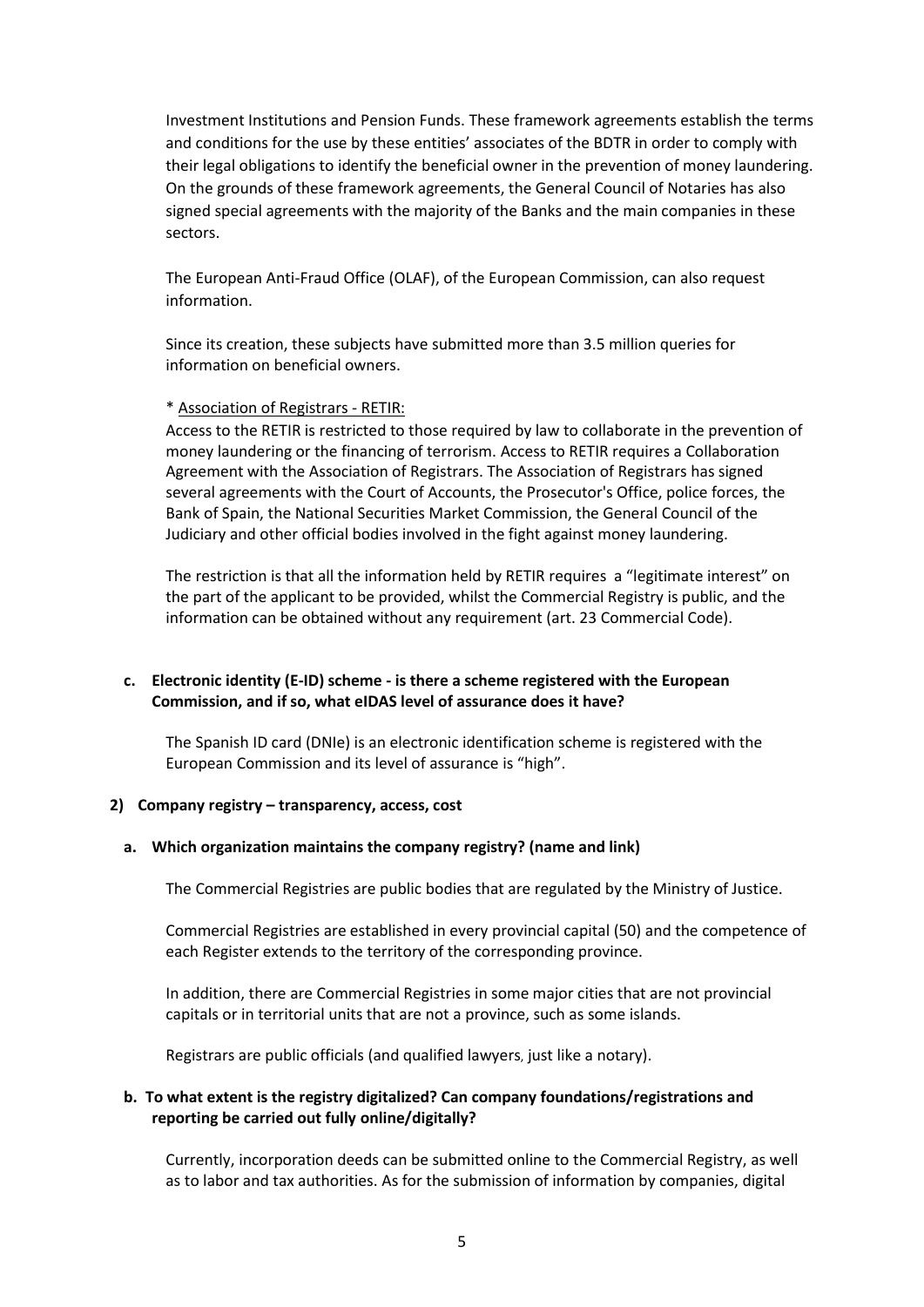tools are also used. The annual accounts can be submitted online as well (art. 366.2 RRM, on electronic submission of the accounts).

It is also possible to electronically legalize the minutes' books of general meetings of members/shareholders and other collegiate bodies (as the board of directors), as well as the registration book of shareholders/members, and the registration book of nominative shares (art. 18 of Act 14/2013, of September 27).

For the digital foundation process, see question 3 below.

All the information registered in Commercial Registries is accessible online to any applicant. But there are some limits on the search features, which are restricted to company name or company directors. The main digital tools for company reporting information to the applicant are the following:

- Central Commercial Registry: informative notes, with summarized information.

- Official Gazette of the Commercial Registry (BORME), in electronic version since 2009. - Provincial Commercial Registries: they can issue online (upon request) notes and certifications on companies (legal) providing information on the foundation process – including articles of association- and on the whole company's life-cycle (capital increases and decreases, extraordinary transactions, amendment of articles of association) as well as on some others relevant issues (directors' identity, appointment and removal, deposited annual accounts).

#### **c. Are bulk downloads of the entire list of registered companies possible?**

As "bulk downloads" means the possibility to have access to all the limited liability companies, our system does not provide for that option.

However, it is possible to download specific information from the Commercial Registry quite easily regarding basic/elementary aspects of companies (asking for a so-called "informative note" on one specific company that will provide for: company name, company identification number, list of internet domains, company address, corporate purpose, capital, representation (directors and others), registration data, special situations, and last available account deposit.

Continuous follow-up can also be requested (regarding registered information of a company) for a time period of 30 days.

## **d. Does the registry have search features beyond the name of the company or person (e.g. by sector or employee size)**

The searching possibilities are limited, as we have stated above. It is possible to search for companies (through company name or company identification number), directors or other representatives (through full name or ID).

There are no other search features, i.e. by sector.

#### **e. What is the typical cost of downloading a document from the registry?**

The costs are established by legal tariffs or prices. The costs for obtaining information are regulated in Decree 757/1973, of March 29, which approves the Commercial Registrars Tariff, to be revised as a result of the transposition of Directive 2019/1151.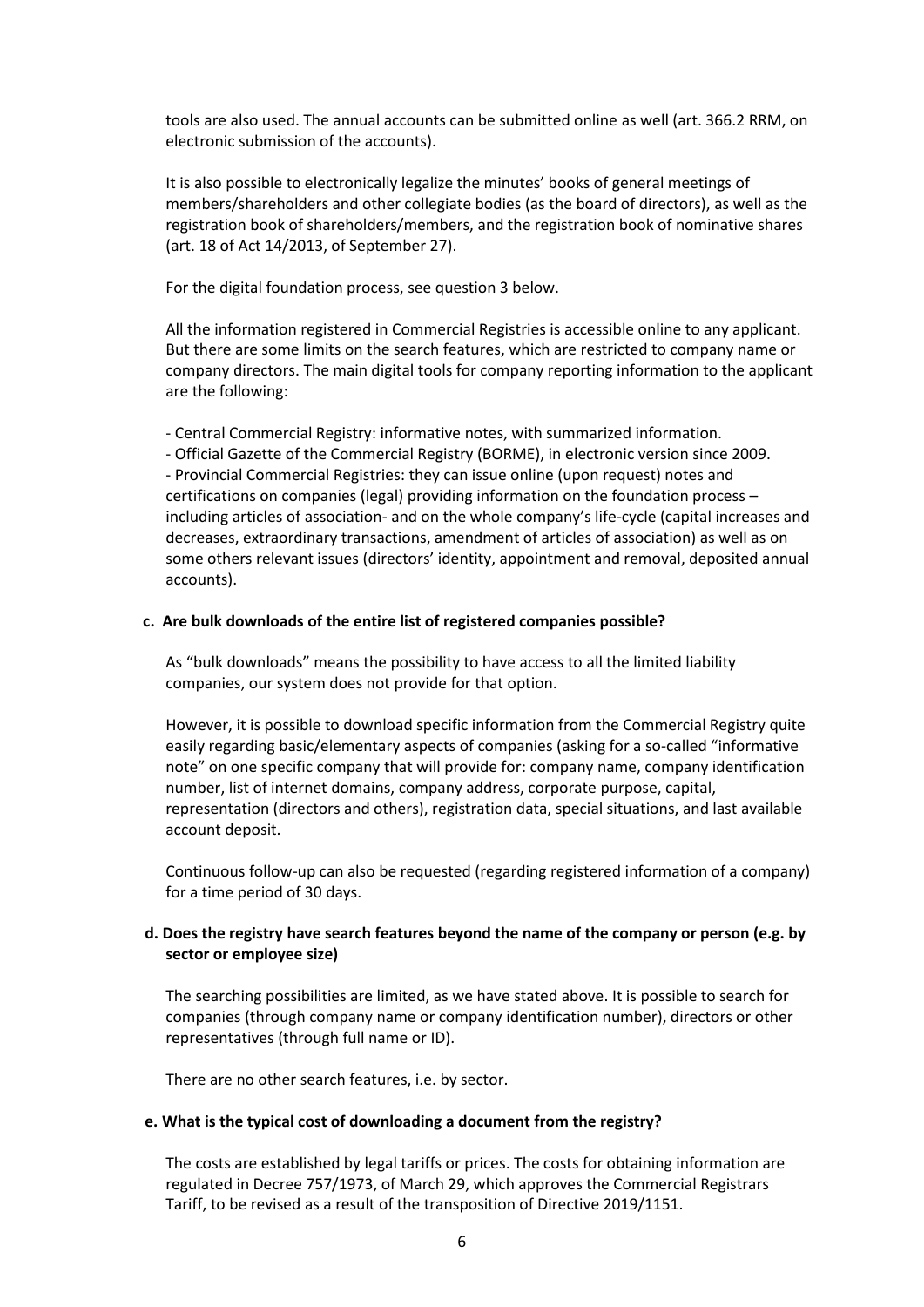The costs are not very high, singularly considered. However, it could be relevant for big searches. Each access to the basic information of a company costs around 4 euros, apart from registrar fees (2 euros). Each Registry charges between 0,60 and 2 euros for information on each registry entry/inscription to be provided.

These are examples (published at the Central Mercantile Registry web):

Information on incorporated companies (art. 379 a) R.R.M: General data, directors, proxies, annual accounts, corporate web: Datos generales, administradores, apoderados, depósito de cuentas, dominios y Web corporativa (sede electrónica) inscritos en el Registro Mercantil correspondiente: 3,304566 €

o Contents of those legal acts incorporated and published on the Gazzete of the Mercantile Registry (arts 9 y 379 c) RRM and art. 2 R.D 1979/2008 de 28 de Noviembre): 1,502530 €

- o Search for directors/proxies: 1,803036 €
- o Information on deposit of merger's, division's drafts, etc.: 1,803036 €

#### **f. Is there information on employment levels beyond what is contained in annual accounts?**

The Spanish Commercial Registry does not publish specific information on the number of workers in companies or other issues related to employment. However, this information is provided as part of the annual accounts.

## **g. Information on European company forms and EU reorganizations (CBM) - is a search possible for companies with the SE legal form or companies reorganized through a CBM?**

There is no specific information. European company forms (European Company, European Cooperative Society, European Economic Interest Group) domiciled in Spain must be registered in the Spanish Commercial Registry, as well as cross-border structural changes when the resulting company is domiciled in Spain.

The European Cooperative Society domiciled Spain must be registered also in the Cooperatives Registry. As a result, access to information is public, with the same rules applicable to national companies.

#### **3) Firm foundations**

#### **a. What authority or organization is responsible for registering new companies?**

The Provincial Commercial Registry of the company's registered office (statutory address).

As mentioned before, Commercial Registries are public bodies that depend on the Ministry of Justice.

Commercial Registries are established in all provincial capitals (50) and each Registry's competence extends to the whole province. In addition, there are Commercial Registries in some major cities that are not provincial capitals or in territorial units that are not a province, such as some islands.

## **b. What are the steps needed to found and register a new company? To what extent can these happen digitally?**

In Spain there is a double preventive control of legality. First by the notary, and later by the Commercial Registry.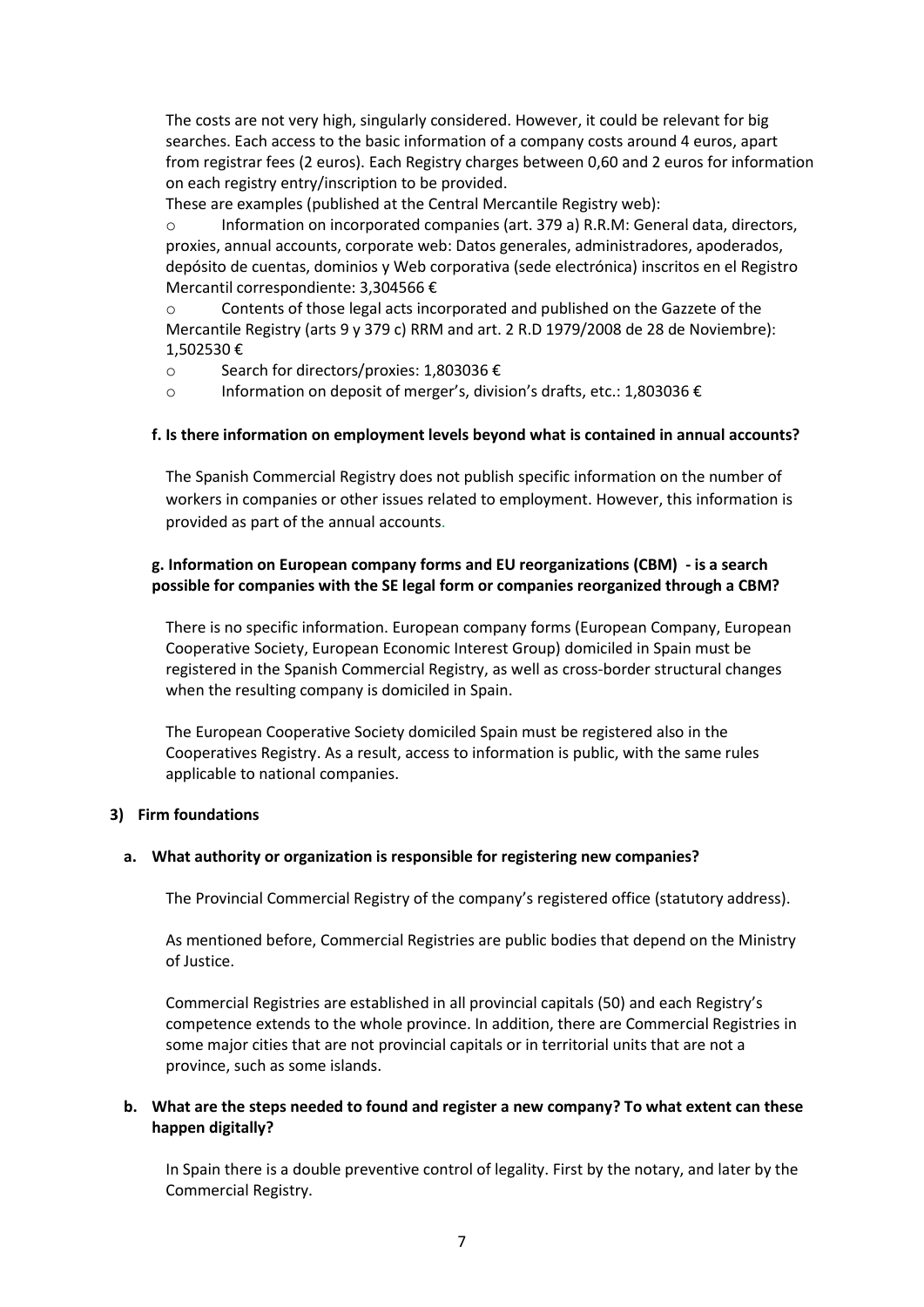Before registration in the Commercial Registry, the public deed of formation granted by the founders before a notary is mandatory. Afterwards, the registrar controls the formal compliance of the deed with Spanish Company Law. Like registrars, notaries are also public officials.

## **Digital tools for company foundation:**

In 2003 a new "sub-type" of LLC ("Sociedad Limitada Nueva Empresa" (SLNE) was created, introducing the possibility of "on-line" formation of the SLNE. This was approved in the European context of "simplification of company law".

SLNE has not been very successful (for other reasons than the on-line formation), and since the on-line formation was extended to all LLC (in 2006) the SLNE has decreased (almost disappeared).

However, the online formation is not 100% online since the physical presence (of the founders) before a notary is required. Of course, when the Digitalization Directive enters into force, this requirement (physical presence) will disappear. As far as we know, the notaries are very advanced in moving to a fullly-online proceedure.

The main instrument of formation is the DUE (Documento Único Electrónico or Unique Electronic Document), which gathers in a single electronic source the information required by the different public administrations.

The on-line incorporation system is built around two (administrative) institutions:

- **1. CIRCE system** (Information Center and Business Creation Network). The Information and Creation Network Centre (CIRCE) simplifies the procedure for online company registration.
- **2. PAE:** Entrepreneur Support Center (*Punto de Atención al Emprendedor*, "PAE"), shall facilitate the on-line formation of LLC, furnishing information, advise, etc.

The PAE is available to the public through the CIRCE network**.**

- Online PAE ("virtual") through CIRCE network.

- Physical PAE (i.e, private or public institutions like chambers of commerce, bar associations and some others; information available on CIRCE as well).

# **PREVIOUS STEP: TO OBTAIN A CORPORATE NAME CERTIFICATE**

- This is issued by the Central Mercantile Registry and asserts that the corporate name (requested by the founders) is not being used by any other company ("negative certificate"). Arts. 409 - 411 RRM.<https://www.rmc.es/privado/CertificacionesDenominaciones.aspx>

# **FIRST STEP: TO FILL OUT THE DUE:** The **DUE is filled out through a PAE** ("virtual" or "physical").

- The DUE is obtained by entering several data items (name of the company, identity of partners, amount of capital, nominal value of shares, etc.).

- The DUE is sent, simultaneously, to several Public Administrations in order to avoid filling out and presenting (physically) several documents at different locations and offices.

- A large number of documents may be requested and obtained electronically thanks to the DUE: census declaration, taxes, Social Security affiliation, application for trade name registration, etc.
- This electronic system has reduced to one (the DUE) compared to the former system involving up to 15 (!) application forms that the founders had fill out (for several administrations)
	- Once the DUE is filled out and sent, an appointment with the Notary to grant the Deed is set up (the DUE connects with the "electronic notarial agenda").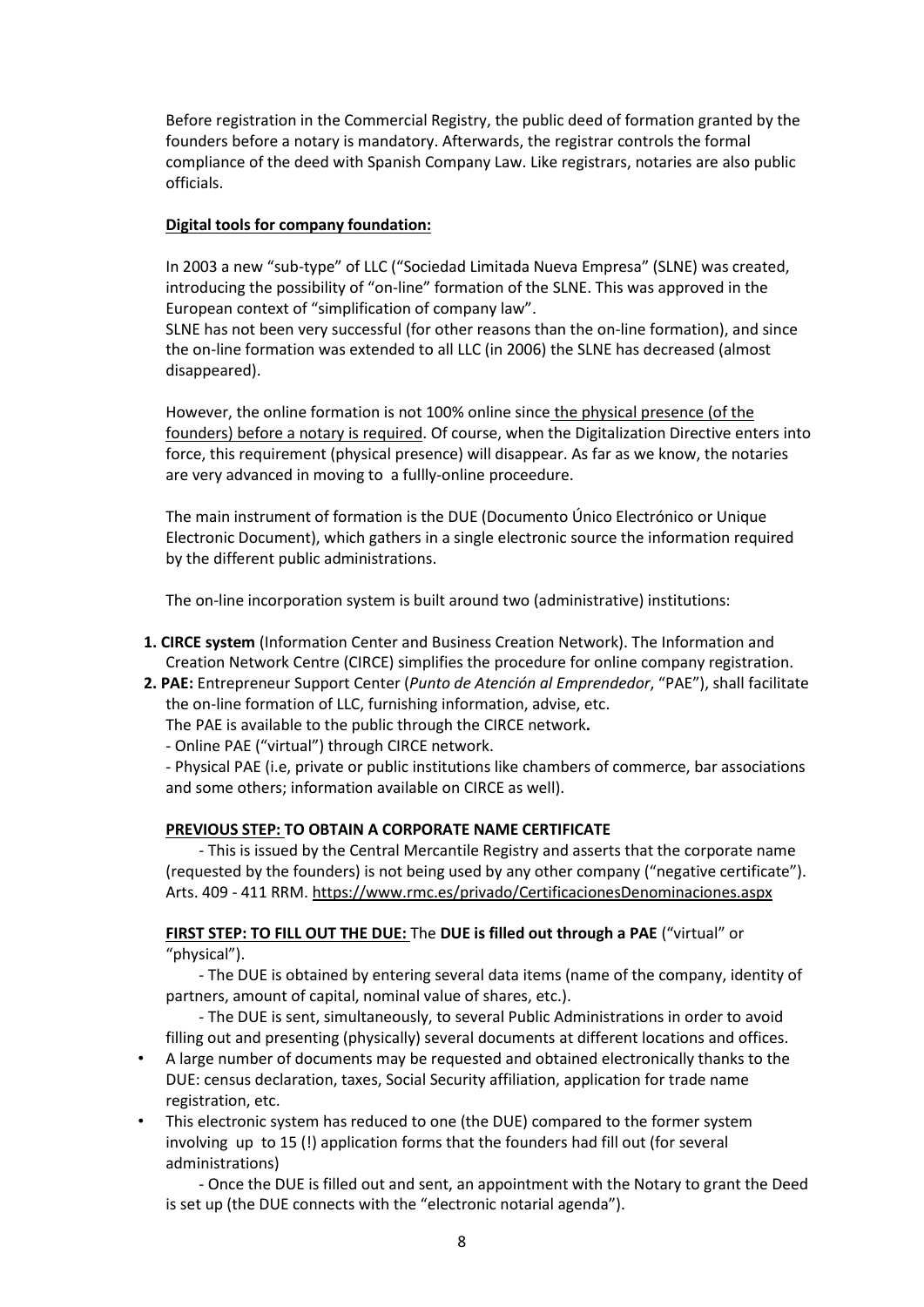- This appointment is fixed within the next following 12 (working) hours.

#### **SECOND STEP: The founders must appear before the Notary to grant/execute the deed**

- Immediately afterwards, the Notary will send electronically, through the CIRCE network a copy of the deed (the "original" deed remains in paper form in the Notary's file):

- 1. to the Tax General Administration to get a (provisional) NIF (Tax Identification Number);
- 2. to the Tax Local Administration (and other local administrations) to settle taxes, ask for opening permissions, etc.;
- 3. to the Mercantile Register (province of the registered office).

## **THIRD STEP: Registration at the Commercial Registry**

(Option A.) Incorporation **with templates** of articles of association:

- The Registrar will receive through the CIRCE network the electronic deed (together with the provisional NIF and the certificate of taxes' settlement).

- The deed must be registered within the **next following 6 hours** and a certification of the filing/inscription sent back to the CIRCE the same day of the filing.

- The Registrar will ask for the definitive NIF to the Tax Administration through the CIRCE network.

(Option B). Incorporation with **NO templates** of articles of association

- "Two inscriptions" at the Registry:

(1) A provisional one, within the **following 6 hours** regarding (only): corporate name, domicile, corporate purpose, capital and management body (type). The LLC is considered a legal person from that moment on.

(2) The final registering (**ordinary): 15 days**. Afterwards, the Registrar will ask for the definitive NIF to the Tax Administration trough the CIRCE network

## **c. What checks (if any) are done on the authenticity of documents, identity of founders, record of founders (e.g. disqualification as directors) and beneficial owners**

#### **i. By notaries**

The Notary checks on the following items/requisites:

- Identity, capacity, and free will of founders.
- Company's name, purpose, evidence of capital contributions, articles of association, etc. (i.e., that the company is formed according to the legal requirements of the type –SRL, SA, etc.), as well as the disqualification of directors as a consequence of insolvency proceedings.
- Disqualification of directors: the notary requires a statement from the grantors of the deed on whether the appointees are affected by any legal cause of disqualification and includes that declaration in the deed. However, notaries do not carry out a verification of the veracity of that statement.

Beneficial owner (anti-abuse prevention): thanks to a tool created by the General Council of Notaries in 2005, the Centralized Body for the Prevention of Money Laundering (OCP, acronym in Spanish). The OCP is based on a Unique Electronic Notarial Index, which is a large database that electronically stores and classifies the content of all public deeds and other acts granted by the almost 3,000 Spanish notaries since 2004. It contains approximately 120 million documents in a standardized format.

The OCP collaborates with the Executive Service of the Committee for the Prevention of Money Laundering and Monetary Offences (SEPBLAC), the highest Spanish authority in the fight against money laundering, as well as with police and judicial authorities, which it informs about any operation that is suspicious, and also receives requests on a daily basis for information from these public authorities.

Apart from this, the OCP has created a Beneficial Owner Database (BDTR, Spanish acronym), with the information contained in the Unique Electronic Notary Index (see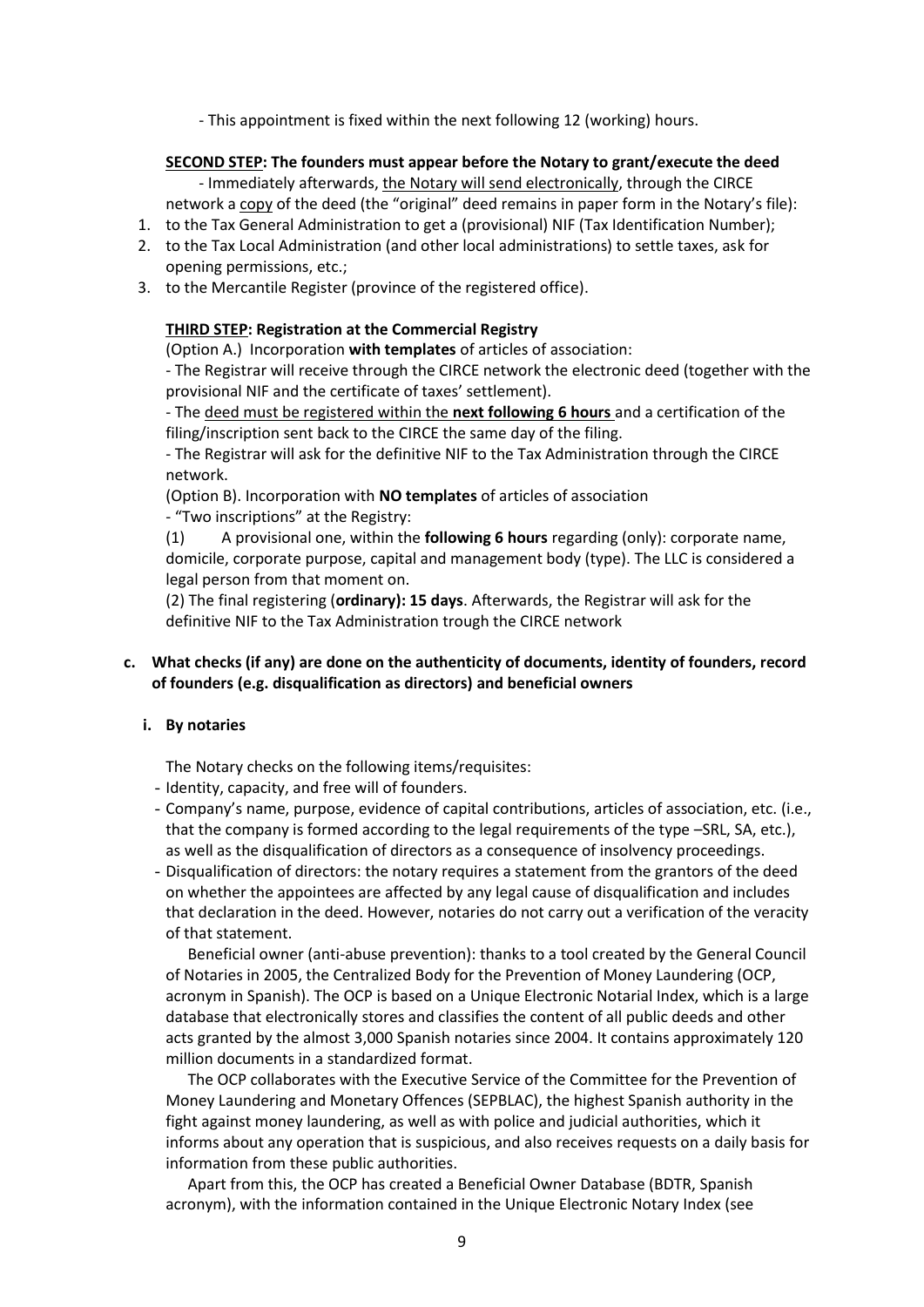question 1.b). With this tool, Notaries carry out a "know your customer" due diligence and evaluate risk factors in the incorporation, and eventually do not authorize the deed if there is suspicion of money laundering. In company foundations, if any shareholder or designated director is a legal person, the notary checks the identity of its real owner. And every time a representative of the company appears before a notary, the notary checks the beneficial owner database and confirms with the representative that it is still correct or modifies it if it no longer corresponds to reality.

The information is recorded by each of the existing notaries in Spain on the basis of a codified structure of around 350 types of legal acts authorized by notaries. Thanks to crossanalysis of the data, it is easier to detect money laundering operations. An isolated analysis of acts carried out before different notaries, on different dates and places, could go undetected by a single notary. Any complaint to the authorities such as SEPBLANC is made by the OCP, after evaluating the consistency of the reports sent by notaries.

The Council of the European Union has recognized and used as a model the action taken by the Centralized Organization for the Prevention of Money Laundering in "The Manual of Good Practices in its Fight against Financial Crime", with particular interest in the use of technology in the fight against this sophisticated crime.

Other international recognitions include that of the Financial Action Task Force (FATF) (2014 and 2019). [https://www.notariado.org/liferay/web/notariado/prevencion-del-blanqueo-de](https://www.notariado.org/liferay/web/notariado/prevencion-del-blanqueo-de-capitales)[capitales](https://www.notariado.org/liferay/web/notariado/prevencion-del-blanqueo-de-capitales)

#### **ii. By registration authority**

The Commercial Registrar checks out (again, i.e., we have a double check) the legality of the corporate deed: company`s name and purpose, content of the articles of association, etc. Should any requirement be missed, the registrar rejects the registration of the company.

Regarding the disqualification of directors, before registering their appointment, the registrar must consult the Centralized Index of Disqualified Persons carried out by the Association of Registrars according to Insolvency Act, in order to check whether the director is disqualified as a result of guilt for a bankruptcy, as provided by art. 61 bis Regulation of Commercial Registry (RRM).

The registrar also checks the beneficial owner for anti-abuse prevention: --- in 2015, the Anti-Money Laundering Registry Centre (CRAB) was created. It leads the collaboration of the registrars with the judicial, police and administrative authorities, responsible for the prevention and repression of money laundering. --- in 2018 the Association of Registrars created a Registry of Beneficial Owners (RETIR, Spanish acro nym) (see question 1.b).

[\(https://sede.registradores.org/retir/\)](https://sede.registradores.org/retir/)

#### **iii. By "facilitator" companies (foundation agents)**

"Foundation agents" do not have a specific legal regime in Spain. For this reason, their possible role is more one of advice than one of control.

#### **4) Cross-border Mergers (CBMs)**

#### **a. Please briefly describe the process for CBMs**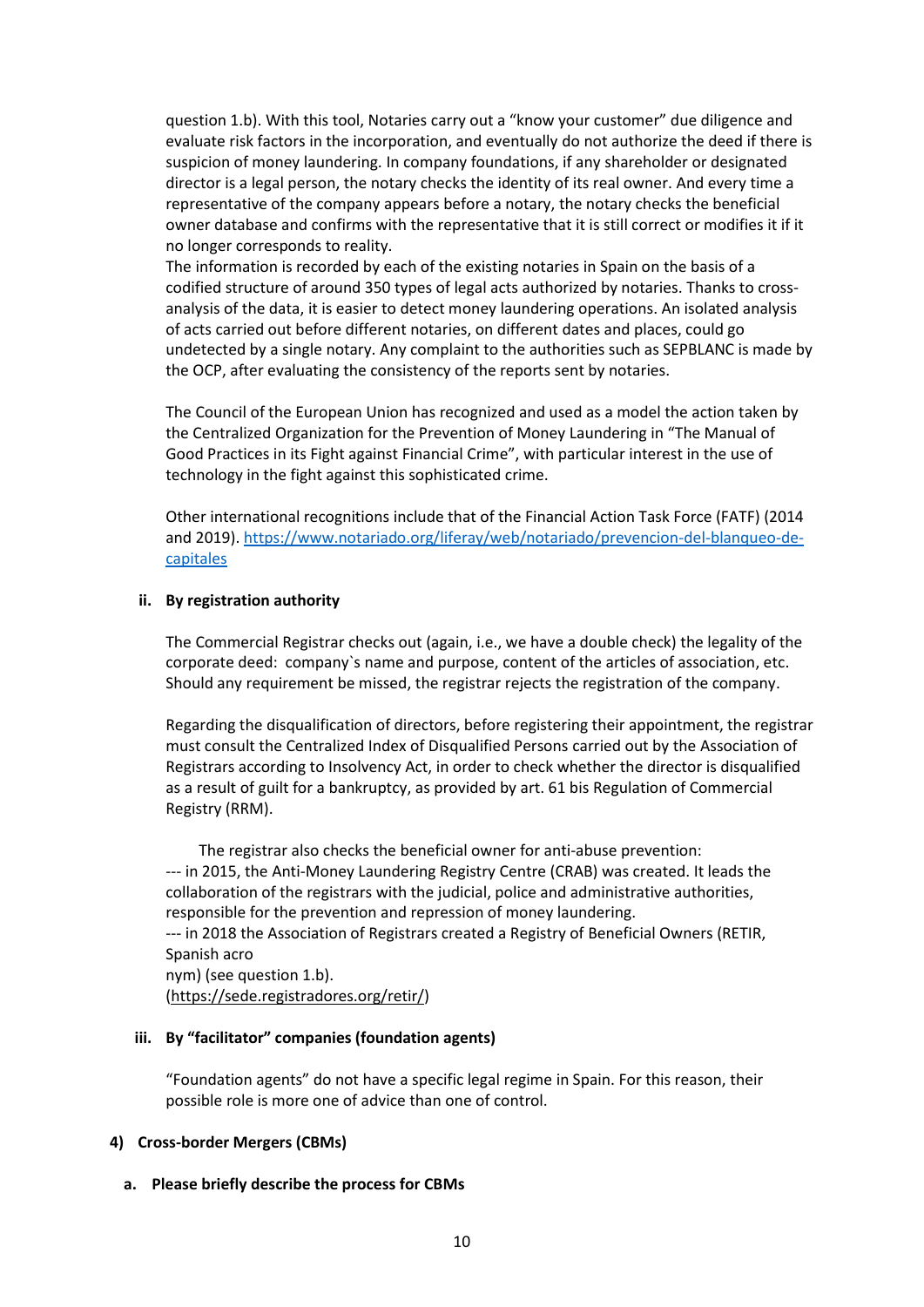The procedure for a CBM under the LME (Structural Changes Act 3/2009) correlates broadly with that of a domestic merger. However, the protection for minority shareholders, creditors, debenture holders and employee representatives in cross-border mergers is different from that of a domestic merger.

**1. Draft terms of a cross-border merger.** Drafted by the management bodies, deposited at the Commercial Registry and published in BORME; draft terms to be made available to shareholders, debenture holders, holders of special rights and employee representatives upon calling the general meeting ("GM") pursuant art. 39.1 LME.

**2. Management report.** Explaining and substantiating the legal and financial aspects of the CBM with specific mention of the share exchange ratio and the implications of the merger for the shareholders, creditors and employees (arts. 33 and 60 LME). If the management body of the company receives an opinion from employees on the management report: annexed to the report (art. 60.2 LME).

**3. Expert's report.** Auditing: justification of the exchange ratio and methods used; identification of possible valuation problems, etc. (art. 34.4 LME). Not necessary (art. 34.5, 49.1.2º and 50.1 LME). Must be made available to shareholders, debenture holders, holders of special rights and employee representatives at the time of calling the GM (art. 39.1 LME).

**4. Merger balance sheet**. It will be made available to shareholders, debenture holders, holders of special rights and employee representatives at the time of calling the general shareholders' meeting (art. 39.1 LME).

**5. General shareholders' meeting.** Calling prior to one month (art. 40.2 LME). Vote of 2/3 of the voting capital present at the meeting unless the company is a joint-stock company or limited partnership by shares and at least 50 per cent of the share capital is present (simple majority). Approval by the GM will not be required if one of the companies involved is the direct holder of all share capital in the company which is to be taken over (Art. 49.1.4. LME).

#### **6. Registration, publication and effectiveness of the CBM.**

The merged company must submit the draft merger terms (no more than six months old) and shareholders' approval to the Commercial Registry.

The Commercial Registry is responsible for verifying procedures and formalities according to the Spanish regulation and will issue a certificate of legality for the cross-border merger (Arts. 64 and 65.1 LME).

The CBM will be effective upon registration of the resulting company with the competent Commercial Registry (art. 46.1 LME). The transferring companies will be dissolved (art. 66.3 LME).

In cases where employee participation is required according to Act 31/2006 of 18 October on employee involvement in European Companies and Cooperatives, the merger will not be effective until an employee participation agreement (or submission to the subsidiary provisions of 31/2006 Act on employee participation) has been presented to the Commercial Registry.

#### **b. Which authority is responsible for the pre-merger certificate (outbound CBMs), which authority is responsible for approving the merger (inbound CBMs)? (name and link)**

Although the legality of the merger is controlled by the notary, the pre-merger certificate is issued by the commercial registrar. Both authorities control all the formal requirements that the Law requires to be stated in the deed.